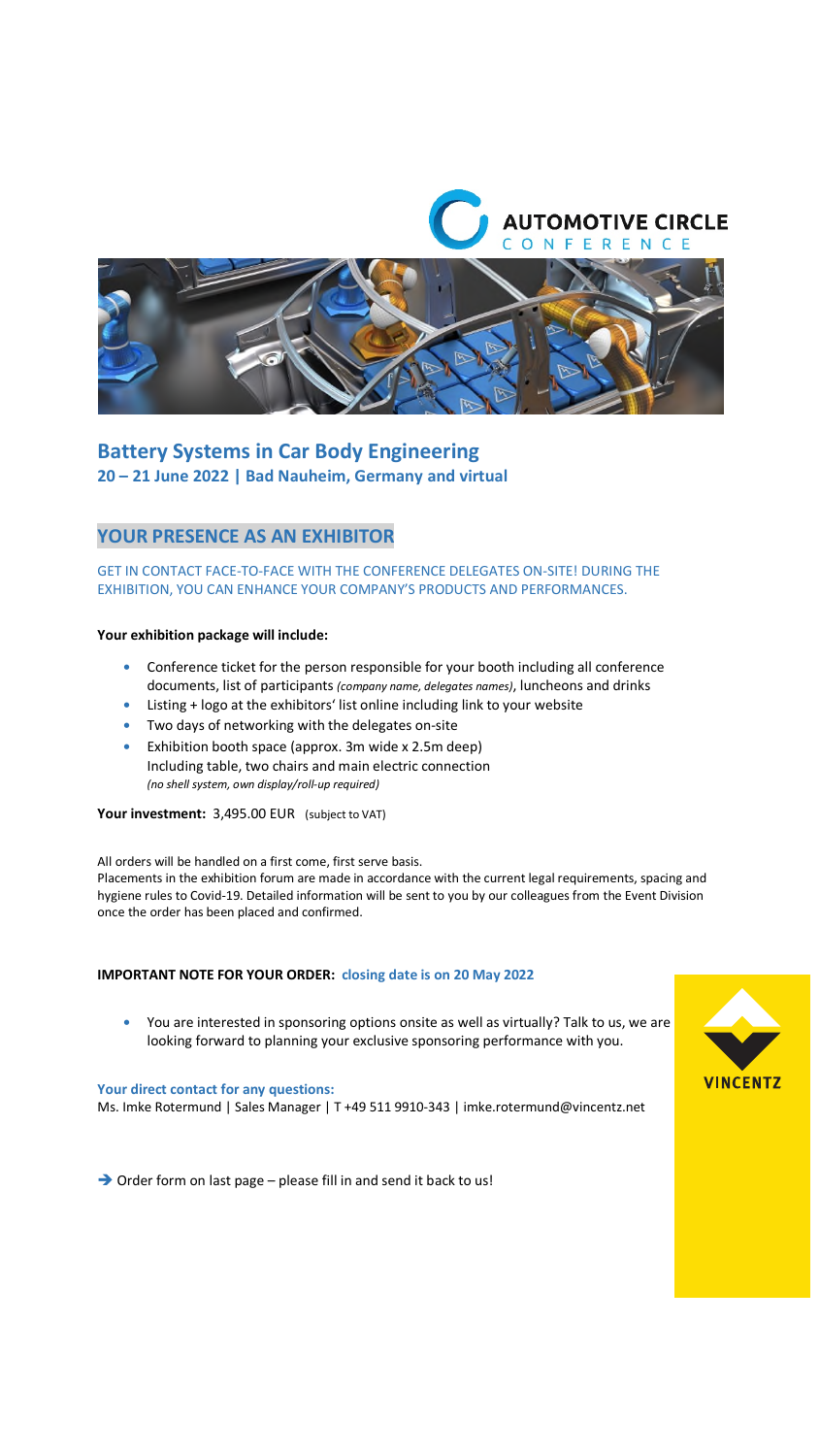



**Battery Systems in Car Body Engineering 20 – 21 June 2022 | Bad Nauheim, Germany and virtual** 

## **YOUR PRESENCE AS AN SPONSOR**

TAKE ADVANTAGE OF YOUR INDIVIDUAL SPONSORSHIP TO HIGHLIGHT YOUR PRODUCTS AND ESTABLISH YOUR COMPANY NAME AMONG AUTOMOTIVE EXPERTS AT THE EVENT.

|             | <b>Networking Night</b><br>$\Box$<br>4,250.00 EUR                |        | Lanyard<br>□<br>2,150.00 EUR            |
|-------------|------------------------------------------------------------------|--------|-----------------------------------------|
| <b>TANA</b> | $\Box$ Note pad & pen<br>1,250.00 EUR                            |        | $\Box$ Powerbank<br>1,250,00 EUR        |
|             | <b>USB cards</b><br>П<br>(no conference content)<br>1,250.00 EUR | an min | <b>Face shield</b><br>п<br>1,250.00 EUR |

### **Distribution Flyer**

**1,250.00 EUR** 

# **IMPORTANT NOTE FOR YOUR ORDER:**

**closing date is on 13 May 2022**

#### **Please note:**

- Sponsor is responsible for production and delivery of all items to conference venue
- Required quantity upon request
- All rates plus VAT where applicable

#### **Your direct contact for any questions:**

Ms. Imke Rotermund | Sales Manager | T +49 511 9910-343 | imke.rotermund@vincentz.net

 $\rightarrow$  Order form on last page – please fill in and send it back to us!